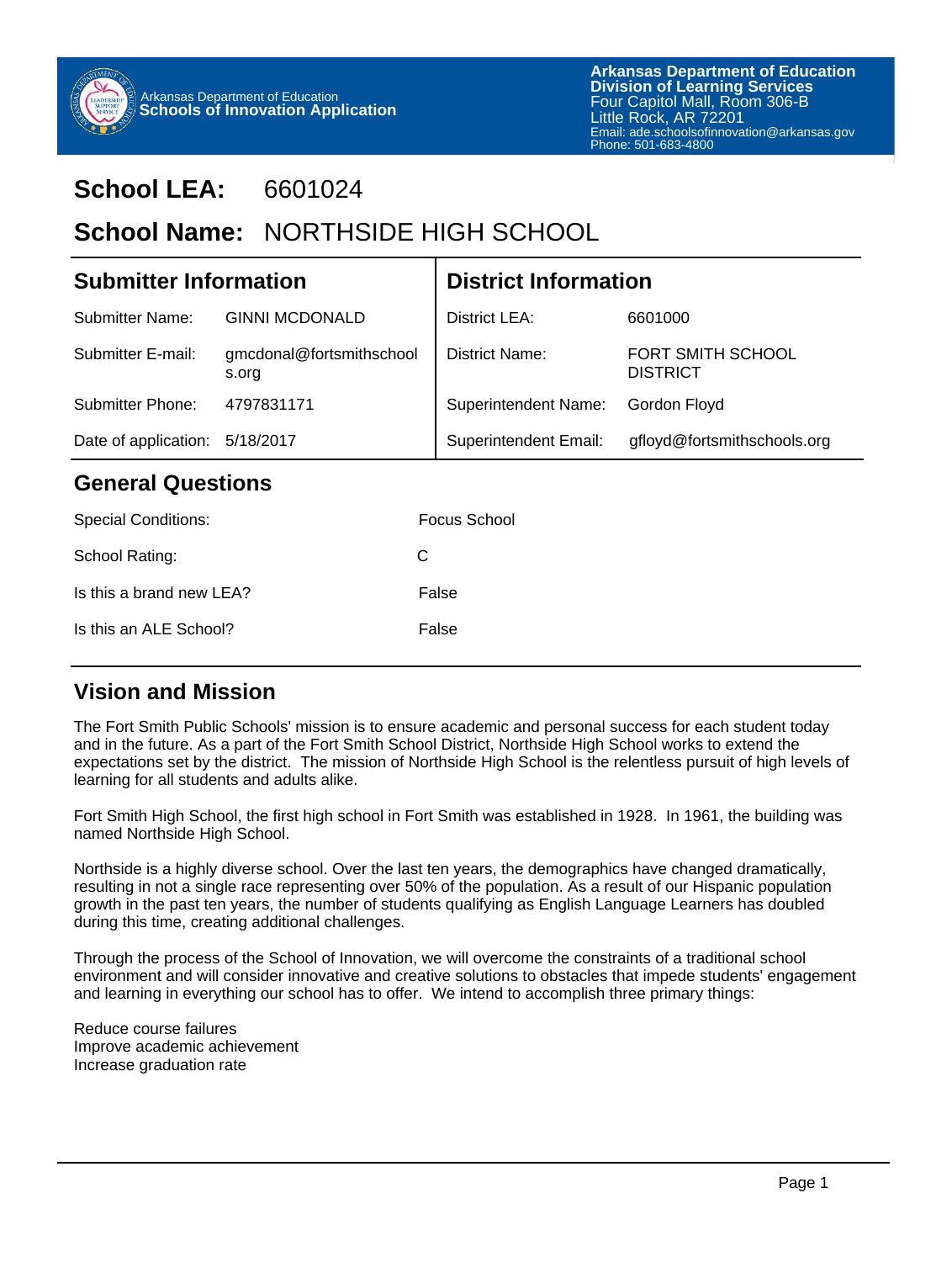

### **Rational and Innovation Goals**

#### Rationale for Innovation

Based on the 2016 ESEA School Performance Report for Northside High School, students are underperforming in both Math and English Language Arts areas as reflected in the school performance data. The total population of students assessed in math for the year 2016 indicated that only 13.62% of those students performed at the "ready" or "exceeding expectations" levels with the TAG group performing at 9.36%. Regarding English performance, of the total population of Northside students assessed in English Language Arts only 35.73% performed at the "ready" or "exceeding expectations" levels with the TAG group performing at 28.63%.

The school community at Northside High School faces a variety of challenges that affect student academic success. First, the 82% poverty rate for Northside High School contributes to a lack of access to teachers and other resources. Students riding buses to school are unable to arrive to school early enough or stay after school to access additional time with teachers. In addition, students in poverty homes often do not have access to additional resources such as internet access.

Barriers to success regarding the increasing diversity in ethnic student population are particularly magnified with increase in ELL students as realized in the following areas:

- 1. Students arriving to the country lacking formal education background.
- 2. Students arriving to the country lacking academic credits for high school completion.

3. Students arriving to the country in need of English language acquisition in order to comprehend academic content.

Another barrier to student success at Northside High School is students arriving to Northside without skills necessary to achieve success in courses required for graduation. Low academic performance by the entire assessed student population indicates that more than just TAG group students are being hindered as a result of a lack of basic skills necessary for academic success.

A School of Innovation would address these barriers by providing additional time with teachers for all students in need of academic interventions in all subject areas. In addition, students without access to other school resources such as internet, additional media center resources, and counseling services will be provided additional opportunities to obtain these valuable resources. A School of Innovation will also provide flexibility to move outside traditional educational avenues to explore additional routes for students to acquire credits toward graduation completion.

For students with special needs, Huddle will allow time for intervention as well as support for transition related services. For example, Arkansas Rehabilitation Services would be able to meet in groups and individually with students to plan for graduation and employment opportunities. The anticipated or expected outcome would be to increase the graduation rate and close the gap between TAGG and non-TAGG students.

Through a School of Innovation students would be supported by using eSchool and google docs for a learning management system. Google docs will be shared with the school staff. Students are organized alphabetically and by grade. To build a positive culture, teachers will be encouraged through Professional Development to build relationships with students. Teachers will "invite" students who need additional support to their classroom for intervention during Huddle. After the Huddle intervention period, teachers will indicate on the Google doc which students did not attend. These students will have a personal conference with a counselor or assistant principal to determine what supports the student may need to be successful.

Counselors will identify and meet the needs of students through a variety of strategies.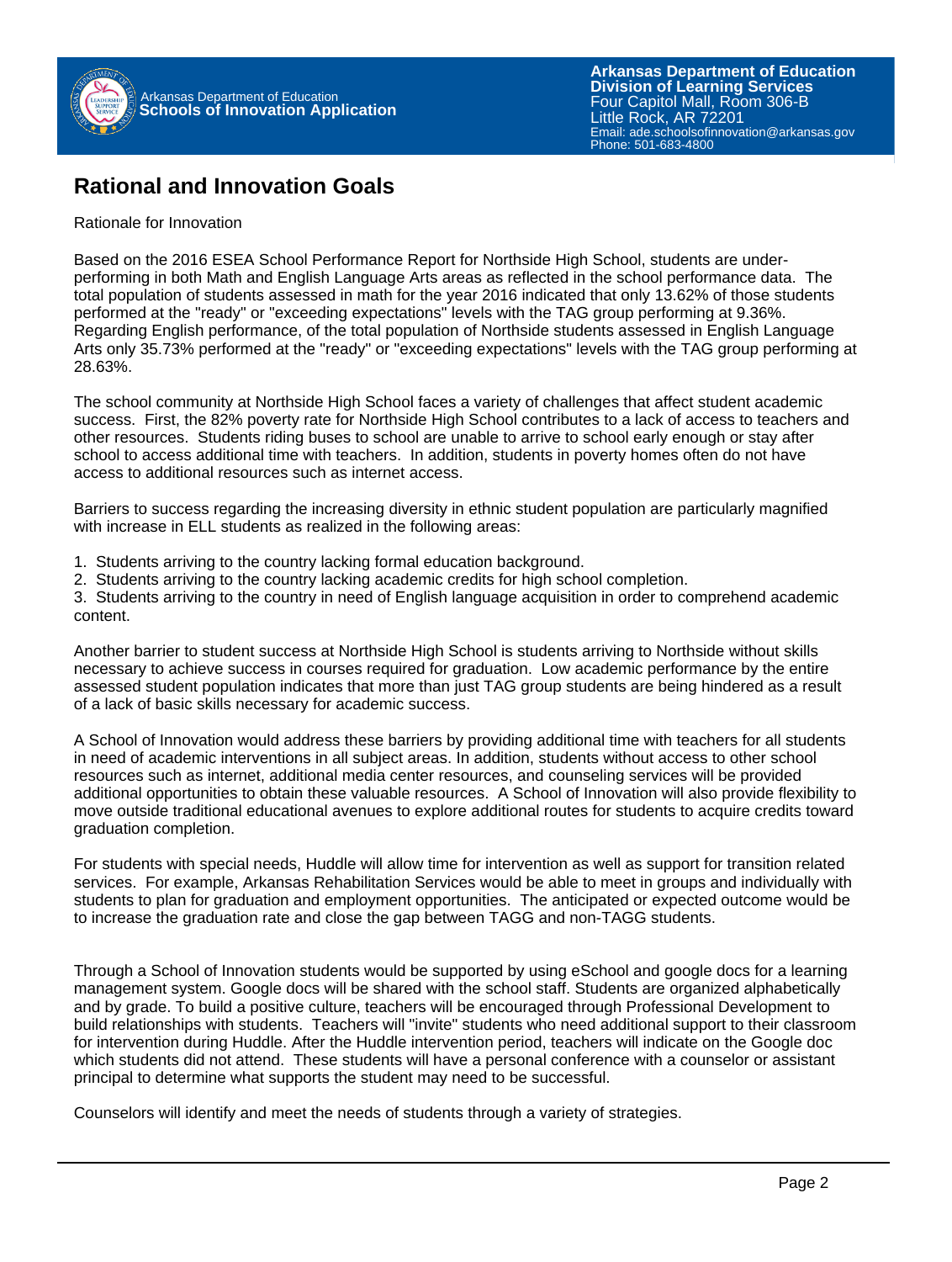

Arkansas Department of Education **Schools of Innovation Application**

**Arkansas Department of Education** Email: ade.schoolsofinnovation@arkansas.gov **Division of Learning Services** Four Capitol Mall, Room 306-B Little Rock, AR 72201 Phone: 501-683-4800

The counseling staff at Northside High School is composed of five counselors. Each counselor serves on average 330 students. Students are assigned to a specific counselor based on their last name (i.e. A-E, F, L, M-R, S-Z). Two of the counselors are bilingual in Spanish-English to meet the needs of our increasing Hispanic population. One of those counselors is assigned strictly to English Language Learners.

Counselors use a variety of ways to identify the emotional needs of students. The counselors' office is set up as a "walk-in". If a student needs to see a counselor they can come into the counselors' office and ask to see her. If their assigned counselor is not available, they have two options. They can either see another counselor or sign in to be called out of class as soon as their counselor becomes available. Teachers can make referrals to the counselors' office via email or in person when they become aware of a student who may need counseling or has an immediate emotional concern. Students also are able to approach a counselor and report a concern they may have for a friend or peers. All referrals are given immediate attention and a counselor meets with the student to assess their emotional need. After that initial assessment, a set of steps can be taken. The student can be counseled at the high school level and the counselor determines if a parental contact is necessary or if a referral for School-Based Mental Health (SBMH) services are appropriate. We collaborate with a local mental health agency, Perspectives. A therapist is housed in the counselors' office where she serves those students who receive SBMH services.

The counselors have a prescriptive system to handle referrals that involve students with suicide ideation. These students are considered to be in "crisis" and are immediately assessed. The district's counseling supervisor is contacted after the initial assessment to collaborate and determine what immediate steps need to be followed.

Counselors will use Huddle Time in a variety of ways to provide emotional support to students. During this time, small groups will be set up to address social and emotional topics such as anxiety, social issues, school concerns, etc. Huddle will enable counselors to facilitate educational seminars present general information to students that provide education on different topics such as depression, social media, peer pressure, teen dating, etc.

The instructional leadership team will seek professional development on personalized learning experiences for students. The first step will be with the leadership team participating in a book study on Tapping the Power of Personalized Learning: A Roadmap for School Leaders. Further professional development opportunities will be sought out to attend and bring learning back to the school community members.

| Goal | <b>Goal Description</b>                                                                                                                                                                                           |  |
|------|-------------------------------------------------------------------------------------------------------------------------------------------------------------------------------------------------------------------|--|
|      | Carnegie units, the traditional<br>method of measuring course<br>credits based on clock hours,<br>will be eliminated and<br>replaced by a personalized<br>learning plan based on the<br>student's academic needs. |  |
| 2    | Provide an environment for<br>personalized learning where<br>students have choices and<br>can achieve at their highest<br>potential.                                                                              |  |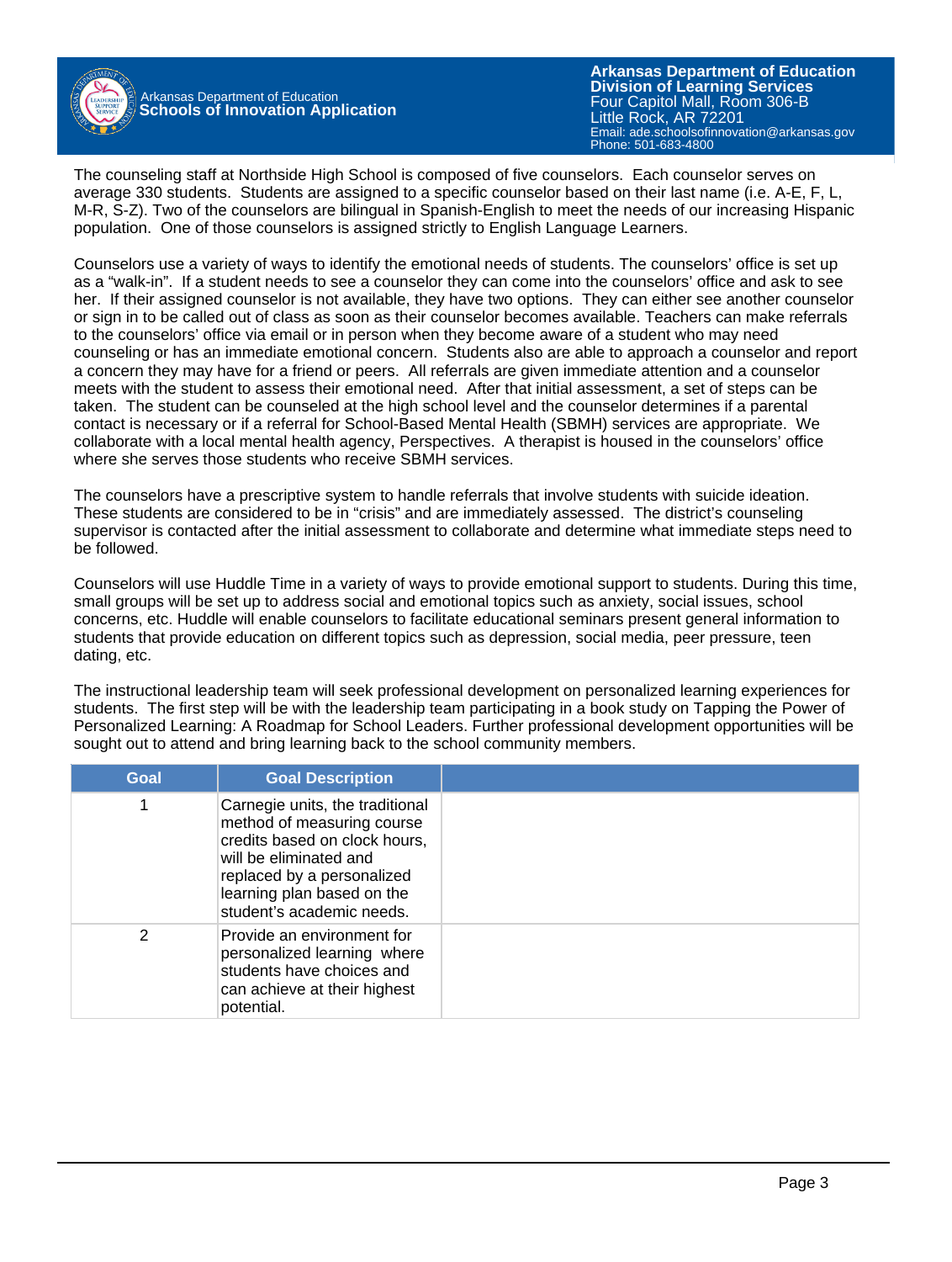

## **Innovation Plan**

| <b>Plan Date</b> | <b>Action</b>                                                                                                 | <b>Expected Outcome</b>                                                                                                                                                                                                            |
|------------------|---------------------------------------------------------------------------------------------------------------|------------------------------------------------------------------------------------------------------------------------------------------------------------------------------------------------------------------------------------|
| 07/20/2017       | A schedule will be developed to run 3<br>times a week.                                                        | Students will attend sessions with their<br>teachers to seek academic support,<br>students will be engaged in student<br>organizations, and students will seek<br>support through school counselors.                               |
| 08/21/2017       | One week after classes begin, we will<br>run the alternative schedule on<br>Tuesday, Wednesday, and Thursday. | Improved academic achievement. Reduced<br>failures in courses. Increased graduation<br>rates.                                                                                                                                      |
| 08/17/2017       | Hold class meetings.                                                                                          | Students will understand the expected<br>outcomes and relevance to the changes<br>being made to the school.                                                                                                                        |
| 11/15/2017       | <b>Grit Goals and Graduation</b><br>conference                                                                | Students will explore career options<br>through student choice with community<br>presenters.                                                                                                                                       |
| 12/18/2017       | Elective Fair for 9th graders                                                                                 | Students from feeder junior highs will come<br>to the NHS campus to learn about each<br>elective offered to them.                                                                                                                  |
| 04/19/2018       | A parent meeting for 9th graders will<br>be held on NHS campus.                                               | Students will review course request<br>selection, transcripts, and scholarship<br>opportunities. Student mentors will support<br>this event.                                                                                       |
| 05/01/2018       | Complete book study for<br>Personalized Learning and plan for<br><b>PD</b>                                    | Implementation of learning from book study<br>into improving learning for students,                                                                                                                                                |
| 08/07/2018       | Staff will analyze student data,<br>teacher, data, and intervention<br>opportunities provided                 | Teachers will determine successes and<br>failures with changes made the previous<br>school year. Identify what is working and<br>what needs to be refined. A plan of action<br>to address the identified items will be<br>created. |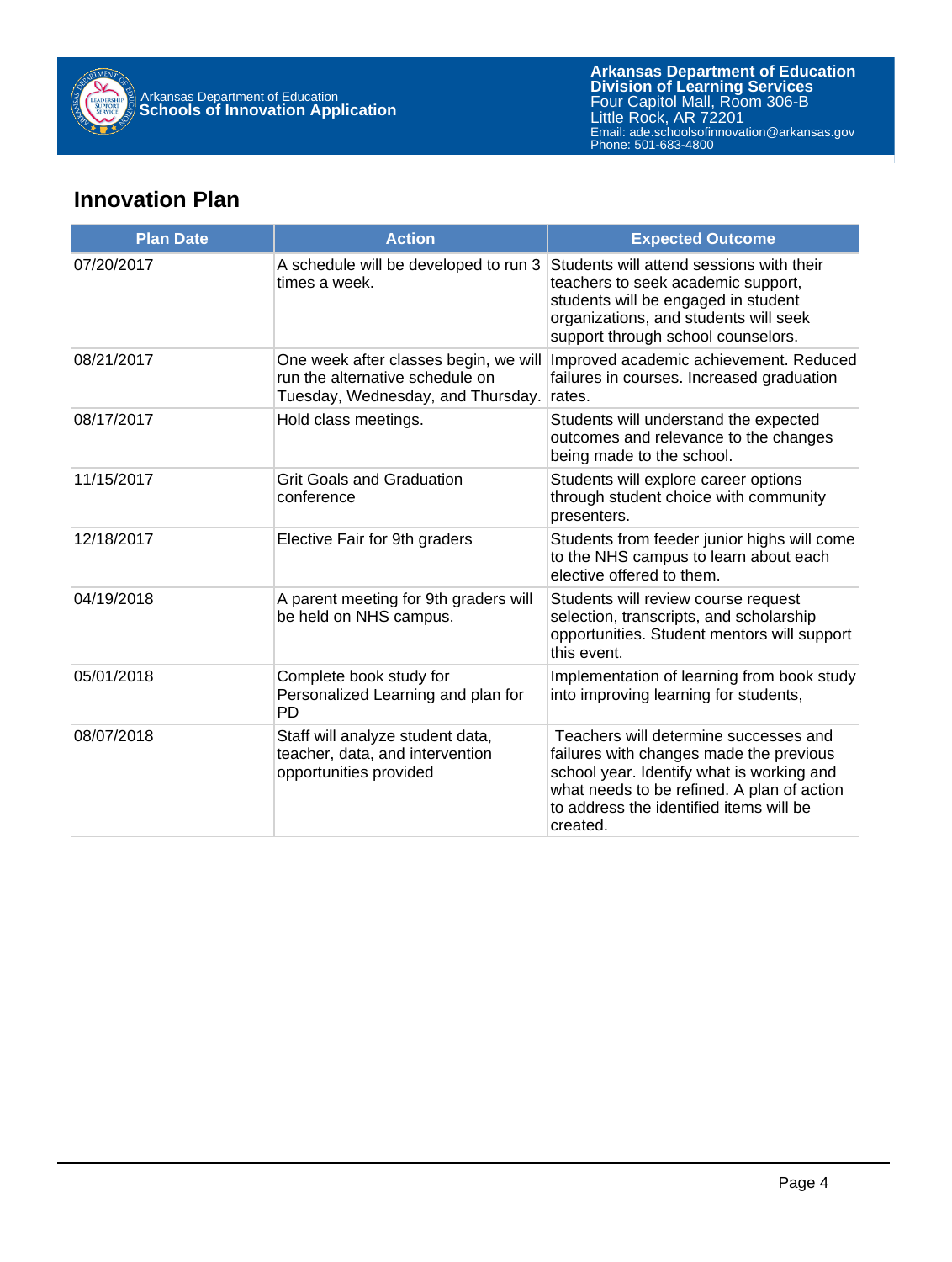

# **Requested Waivers**

| <b>Code section, Rule, or Local</b><br><b>Policy</b>                                                                                                                                                                                                                                                            | <b>Goal</b> | <b>Rationale</b>                                                                                                                                                                                                                                                                                                                                                                                                                                                                                                         |
|-----------------------------------------------------------------------------------------------------------------------------------------------------------------------------------------------------------------------------------------------------------------------------------------------------------------|-------------|--------------------------------------------------------------------------------------------------------------------------------------------------------------------------------------------------------------------------------------------------------------------------------------------------------------------------------------------------------------------------------------------------------------------------------------------------------------------------------------------------------------------------|
| NO LONGER REQUESTING A<br>WAIVER OF: ADE Standards for<br>Accreditation: 9.0 Standard IV<br>Curriculum 9.03.4.1 1 unit of oral<br>communications or 1/2 unit of oral<br>communications and 1/2 drama                                                                                                            | 1           | English 10 has standards for Listening and Speaking are<br>similar to the standards for Oral Communications. English<br>10 courses would integrate the standards for Oral<br>Communication through projects and presentations.<br>Students would be given credit for both courses.                                                                                                                                                                                                                                       |
| We are no longer requesting this<br>waiver: 24.0 Specific Time Frame<br>for Citations or Probation: 24.05 A<br>school will be placed in<br>probationary status for high school<br>classes which meet less than 120<br>clock hours (to be corrected within<br>thirty days)                                       | 2           | For students new to the country, there is sometimes less<br>than 120 clock hours left in a semester. This waiver would<br>allow for the curriculum to be taught at a level and pace<br>where a student can demonstrate, learning, competency<br>and receive credit. This would allow students to remain on<br>track to graduate in an appropriate time.<br>This would would also allow a schedule to run where<br>students who are struggling with concepts can seek<br>assistance.                                      |
| We are no longer requesting a<br>waiver of: 24.0 Specific Time<br>Frame for Citations or<br>Probation: 24.06 A school will be<br>placed in probationary status for an<br>instructional day that is less than<br>six (6) hours per day or thirty (30)<br>hours each week (to be corrected<br>within thirty days) | 2           | Students will use a schedule to attend sessions with<br>teachers to seek academic, emotional, or organizational<br>support. This would be an agreement between the teacher<br>and student. The schedule would run with a period of<br>activity/intervention/counseling depending on the<br>individual needs. This would require alleviation of 6 hours<br>in a school day. There will be 6 hours in the day; however,<br>the student may not be tied to courses for 6 hours when<br>an intervention schedule is running. |
| WE ARE NO LONGER<br>REQUESTING A WAIVER OF: Full<br>Day Attendance 6-18-211 Statute,<br>Waiver of ADE Rules Governing<br>mandatory attendance for students<br>in grades 9-12. Ark. Code Ann 6-16<br>-102 and Standards of<br>Accreditation 10.01.4                                                              | 1           | Students who have completed core graduation<br>requirements would be allowed to leave campus to attend<br>internship experiences or participate in work related<br>tasks. This waiver would apply mostly to seniors, but<br>possibly some juniors as well if they are reclassified to<br>graduate early.                                                                                                                                                                                                                 |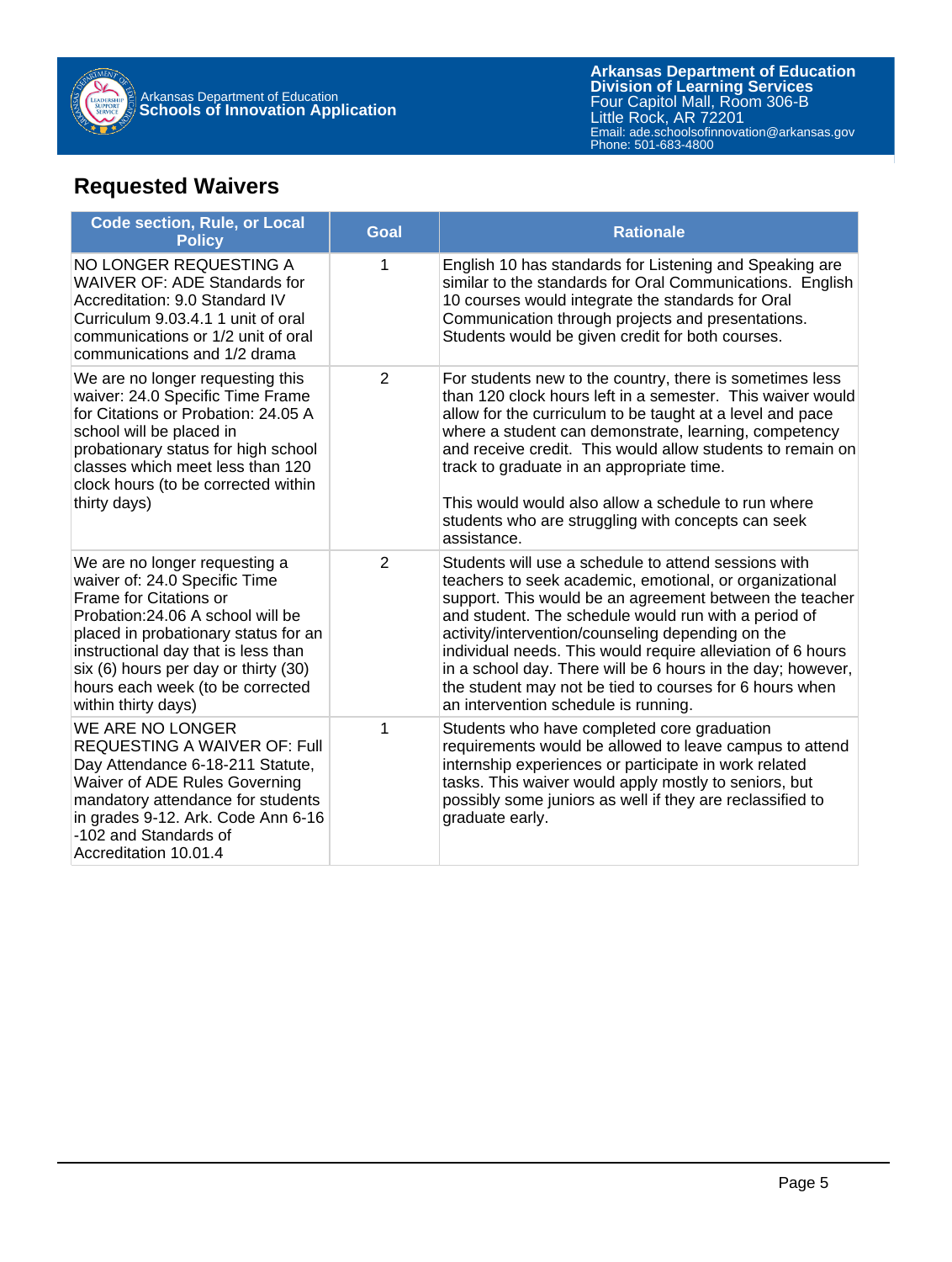# Arkansas Department of Education **Schools of Innovation Application**

**Arkansas Department of Education** Email: ade.schoolsofinnovation@arkansas.gov **Division of Learning Services** Four Capitol Mall, Room 306-B Little Rock, AR 72201 Phone: 501-683-4800

| <b>Code section, Rule, or Local</b><br><b>Policy</b>                                                                                                                                                                                                           | Goal           | <b>Rationale</b>                                                                                                                                                                                                                                                                                                                                                                                                                                                                                                                                                                                                                                                                                                                                                                                                          |
|----------------------------------------------------------------------------------------------------------------------------------------------------------------------------------------------------------------------------------------------------------------|----------------|---------------------------------------------------------------------------------------------------------------------------------------------------------------------------------------------------------------------------------------------------------------------------------------------------------------------------------------------------------------------------------------------------------------------------------------------------------------------------------------------------------------------------------------------------------------------------------------------------------------------------------------------------------------------------------------------------------------------------------------------------------------------------------------------------------------------------|
| 15.03.2 15.03.3 LICENSURE AND<br>RENEWAL, Ark. Code Ann 6-15-<br>1004, 6-17-309, 6-17-902, 6-17-<br>919, Section 15.03 of the<br>Standards Accreditation, and ADE<br><b>Rules Governing Educator</b><br>Licensure                                              | $\overline{2}$ | The applicant is requesting this waiver to the extent that it<br>is necessary if we embed the following:<br>1. Oral Communications with English 10. The licensure<br>waiver is needed as the<br>teacher does not have certification to teach Oral<br>Communication<br>2. JROTC and PE. A licensure waiver is needed as the<br>Army Instructors do not have PE/Wellness certification for<br>PE.<br>It will help us meet our goal to allow student choices. We<br>also believe it<br>will increase the graduation rate and support students in<br>completing courses of study. These actions are pending<br>course approval from ADE.<br>The JROTC curriculum lends itself to teach cadets the<br>nutrition, health, lifestyle, and physical fitness that are<br>learned in PE/Health. In addition, students are monitored |
|                                                                                                                                                                                                                                                                |                | through regular physical fitness assessments throughout<br>each year in JROTC. By allowing this exception, students<br>are enabled to have a continuous course of study.                                                                                                                                                                                                                                                                                                                                                                                                                                                                                                                                                                                                                                                  |
| <b>ADE Standards of Accreditation</b><br>Section 14.03 A unit of credit shall<br>be defined as a credit given for a<br>course which meets for a minimum<br>of 120 clock hours. A minimum<br>average of 6 hour day or minimum<br>of a 30 hour week is required. | $\overline{2}$ | For students new to the country, there is sometimes less<br>than 120 clock hours left in a semester. This waiver would<br>allow for the curriculum to be taught at a level and pace<br>where a student can demonstrate, learning, competency<br>and receive credit. This would allow students to remain on<br>track to graduate in an appropriate time.                                                                                                                                                                                                                                                                                                                                                                                                                                                                   |
|                                                                                                                                                                                                                                                                |                | This would also allow a schedule to run where students<br>who are struggling with concepts can seek assistance.                                                                                                                                                                                                                                                                                                                                                                                                                                                                                                                                                                                                                                                                                                           |
|                                                                                                                                                                                                                                                                |                | Students will use a schedule to attend sessions with<br>teachers to seek academic, emotional, or organizational<br>support. This would be an agreement between the teacher<br>and student. The schedule would run with a period of<br>activity/intervention/counseling depending on the<br>individual needs. This would require alleviation of 6 hours<br>in a school day. There will be 6 hours in the day; however,<br>the student may not be tied to courses for 6 hours when<br>an intervention schedule is running.                                                                                                                                                                                                                                                                                                  |
|                                                                                                                                                                                                                                                                |                | Students who have completed core graduation<br>requirements would be allowed to leave campus to attend<br>internship experiences or participate in work related tasks.<br>This waiver would apply mostly to seniors, but possibly<br>some juniors as well if they are reclassified to graduate<br>early.                                                                                                                                                                                                                                                                                                                                                                                                                                                                                                                  |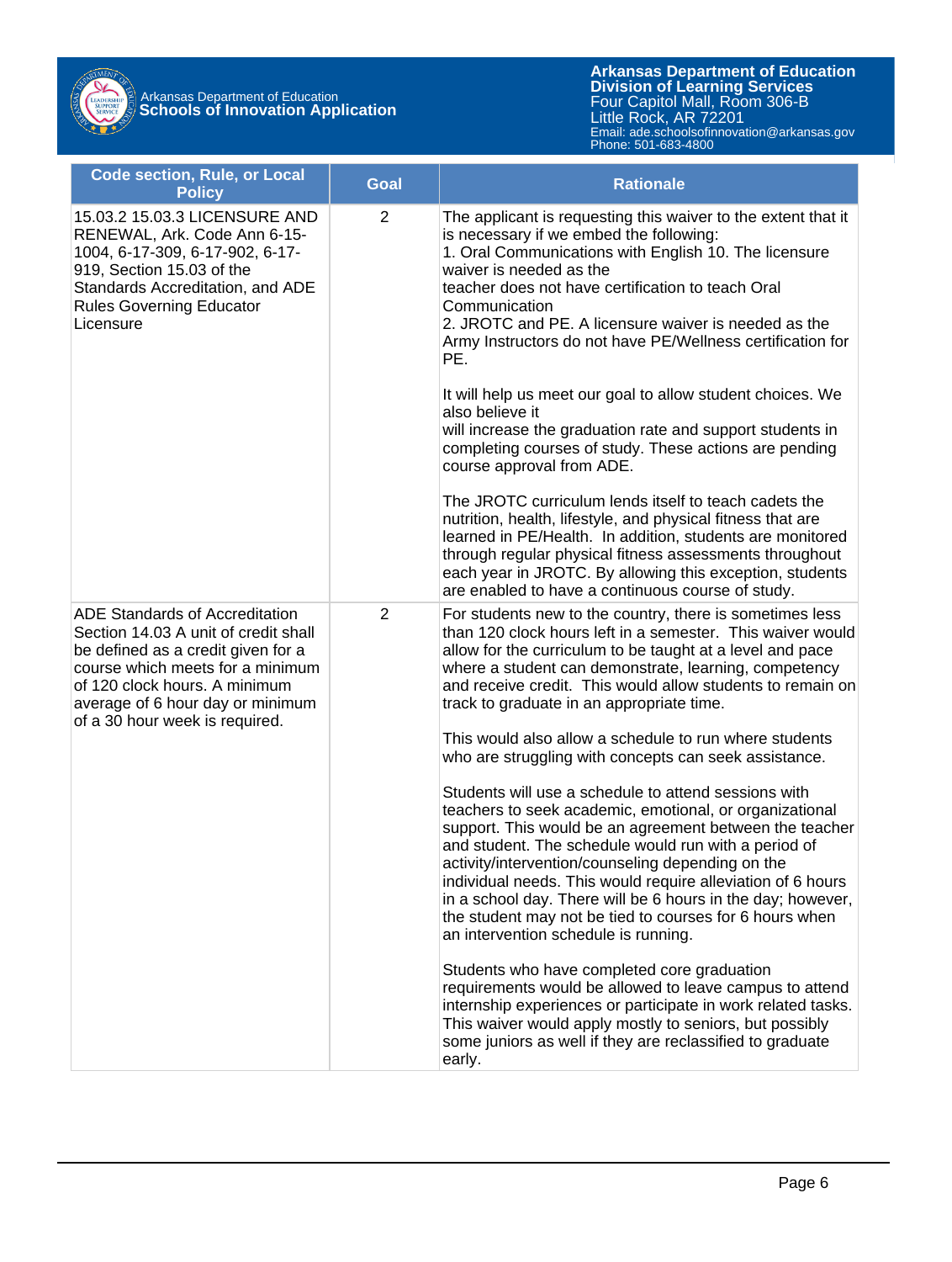

# **Council of Innovation**

| Minority at School         | 75.00%                      |                 |                 |                     |
|----------------------------|-----------------------------|-----------------|-----------------|---------------------|
| <b>Council Member Name</b> | <b>Representative Group</b> | <b>Minority</b> | <b>Position</b> | <b>Date Elected</b> |
| Ginni McDonald             | Principal                   | $\mathsf{N}$    | Chair           | 11/4/2016           |
| <b>Brad Ray</b>            | <b>Assistant Principal</b>  | $\mathsf{N}$    | Member          | 11/4/2016           |
| Tony Jones                 | <b>Assistant Principal</b>  | Y               | Member          | 11/4/2016           |
| Jennifer Steele            | <b>Assistant Principal</b>  | ${\sf N}$       | Member          | 11/4/2016           |
| <b>Chris Davis</b>         | <b>Assistant Principal</b>  | $\mathsf{N}$    | Member          | 11/4/2016           |
| Jason Meharg               | Teacher                     | $\mathsf{N}$    | Member          | 11/4/2016           |
| Debra Cole                 | Teacher                     | Y               | Member          | 11/4/2016           |
| <b>Karen Vicens</b>        | Counselor                   | Υ               | Member          | 11/4/2016           |
| <b>Barbara Daniel</b>      | Counselor                   | ${\sf N}$       | Member          | 11/4/2016           |
| <b>Ryan Solley</b>         | Teacher                     | ${\sf N}$       | Member          | 11/4/2016           |
| Amiee Brinkley             | Teacher                     | $\mathsf{N}$    | Member          | 11/4/2016           |
| <b>Tara Law</b>            | Teacher                     | $\mathsf{N}$    | Member          | 11/4/2016           |
| <b>Terri Freeny</b>        | Teacher                     | $\mathsf{N}$    | Member          | 11/4/2016           |
| Kathy Rogers               | Teacher                     | $\mathsf{N}$    | Member          | 11/4/2016           |
| Martin Mahan               | <b>District Director</b>    | $\mathsf{N}$    | Member          | 11/4/2016           |
| Lezlie Williams            | Parent                      | $\mathsf{N}$    | Member          | 11/4/2016           |
| Isaiah Joe                 | <b>Student</b>              | Y               | Member          | 12/16/2016          |
| Lauragale Raleston         | <b>Student</b>              | $\mathsf{N}$    | Member          | 12/16/2016          |
| Selitha Phonkhoumphon      | <b>Student</b>              | Y               | Member          | 12/16/2016          |
| <b>Tia Burnett</b>         | <b>Student</b>              | Y               | Member          | 12/16/2016          |
| William Balestrino         | <b>Student</b>              | ${\sf N}$       | Member          | 12/16/2016          |
| <b>Erick Sandoval</b>      | <b>Student</b>              | Υ               | Member          | 12/16/2016          |
| Loretta Domingos           | <b>Classified Staff</b>     | N               | Member          | 12/16/2016          |
| Leslie Martinez            | Student                     | Y               | Member          | 12/16/2016          |
| <b>Bill Joe Releford</b>   | <b>Community Member</b>     | Y               | Member          | 4/16/2017           |
| <b>Terry Harris</b>        | <b>Community Harris</b>     | Y               | Member          | 4/16/2017           |
| <b>Rusty Bush</b>          | Parent                      | ${\sf N}$       | Member          | 4/16/2017           |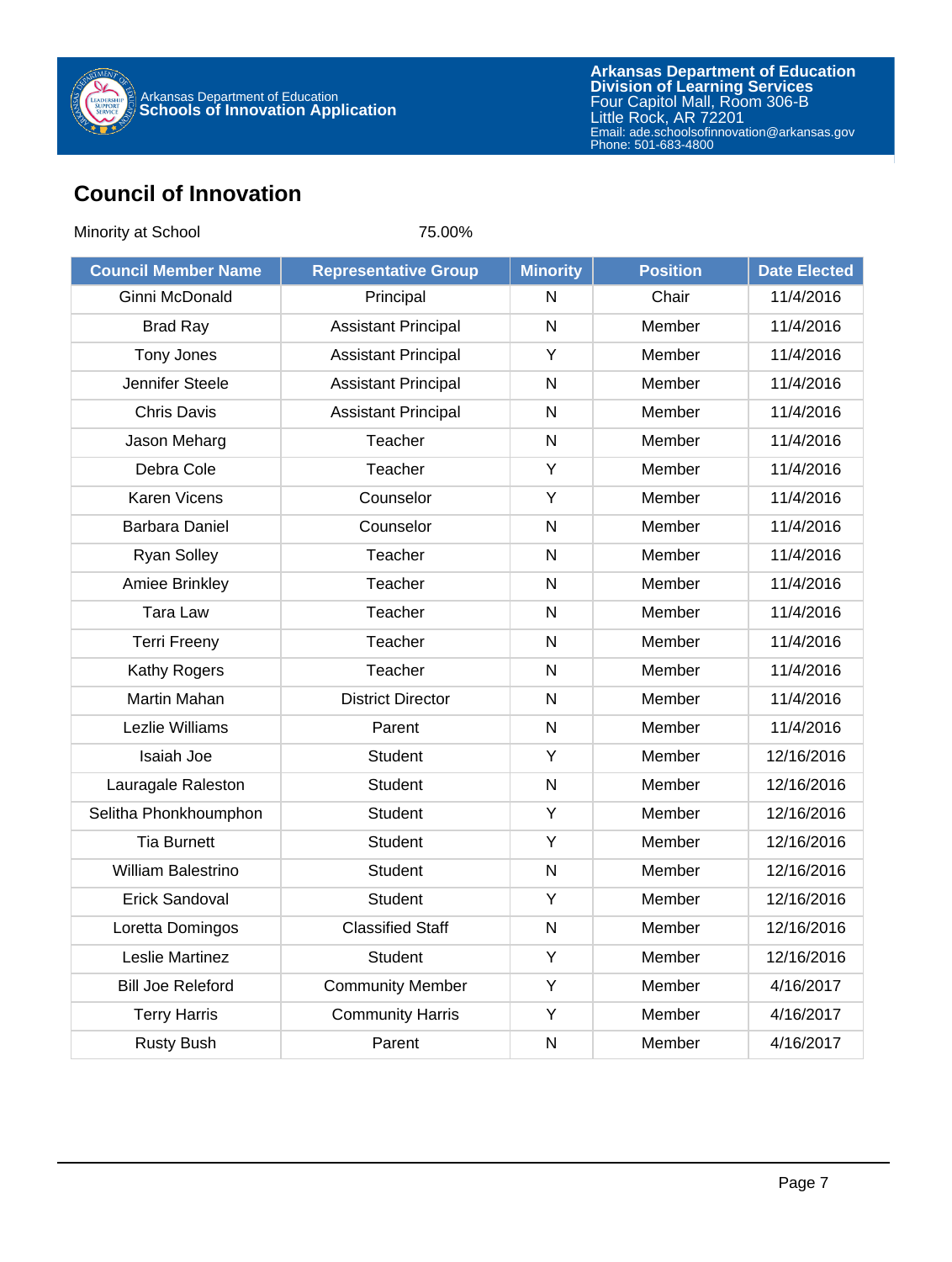

# **Shared Leadership**

| <b>Meeting</b><br><b>Date</b> | <b>Meeting</b><br><b>Purpose</b>                              | No. of<br><b>Teachers</b><br><b>Present</b> | No. of<br><b>School</b><br><b>Staff</b><br><b>Present</b> | No. of<br><b>Parents</b><br><b>Present</b> | No. of<br><b>Community</b><br><b>Members</b><br><b>Present</b> | No. of<br><b>Students</b><br><b>Present</b> | <b>Meeting</b><br><b>Outcome/</b><br><b>Planned Next</b><br><b>Steps</b>                                                                                                       |
|-------------------------------|---------------------------------------------------------------|---------------------------------------------|-----------------------------------------------------------|--------------------------------------------|----------------------------------------------------------------|---------------------------------------------|--------------------------------------------------------------------------------------------------------------------------------------------------------------------------------|
| 9/29/2016                     | Discussion of<br>schools of<br>innovation                     | $\overline{2}$                              | $\overline{2}$                                            | $\boldsymbol{0}$                           | $\boldsymbol{0}$                                               | $\mathbf 0$                                 | Gather<br>information<br>and share with<br>intruction<br>chairs                                                                                                                |
| 10/6/2016                     | Informational                                                 | 9                                           | 5                                                         | $\boldsymbol{0}$                           | $\boldsymbol{0}$                                               | $\mathbf 0$                                 | Feedback/Dev<br>elop committee                                                                                                                                                 |
| 10/13/201<br>6                | Formation of<br>Committee                                     | $\boldsymbol{9}$                            | 5                                                         | 1                                          | $\pmb{0}$                                                      | $\mathbf 0$                                 | Committee<br>committment/A<br>ttend training                                                                                                                                   |
| 11/4/2016                     | Training                                                      | $\,6$                                       | 5                                                         | 1                                          | $\mathbf 0$                                                    | $\mathbf 0$                                 | SOI ideas/                                                                                                                                                                     |
| 11/22/201<br>6                | Discussion of<br>possibilities                                | 9                                           | 5                                                         | $\boldsymbol{0}$                           | $\boldsymbol{0}$                                               | $\mathbf 0$                                 | SOI<br>subcommittees                                                                                                                                                           |
| 12/16/201<br>6                | Consider<br>goals/COI<br>additions                            | 9                                           | 5                                                         | $\boldsymbol{0}$                           | $\boldsymbol{0}$                                               | $\mathbf 0$                                 | <b>Students</b><br>added and<br>began<br>application<br>process/consid<br>ered<br>community<br>members to<br>add. Next step<br>will establish a<br>timeline for<br>application |
| 1/10/2017                     | Review<br>application,<br>count votes,<br>review<br>standards | $\mathbf 0$                                 | 5                                                         | $\mathbf 0$                                | $\boldsymbol{0}$                                               | $\overline{0}$                              | Hold post<br>meetings to<br>explain votes<br>and ensure<br>complete<br>understanding                                                                                           |
| 1/23/2017                     | Review goals<br>with new<br>council<br>members                | 8                                           | 4                                                         | $\mathbf 0$                                | $\mathbf 0$                                                    | 5                                           | Undersand<br>what teh<br>application is<br>stating and<br>discuss<br>possible<br>changes.                                                                                      |
|                               | $2/27/2017$ Final review of<br>plan                           | 5                                           | 3                                                         | $\pmb{0}$                                  | $\pmb{0}$                                                      | $\overline{\mathbf{4}}$                     | Ensure that the<br>goals are clear                                                                                                                                             |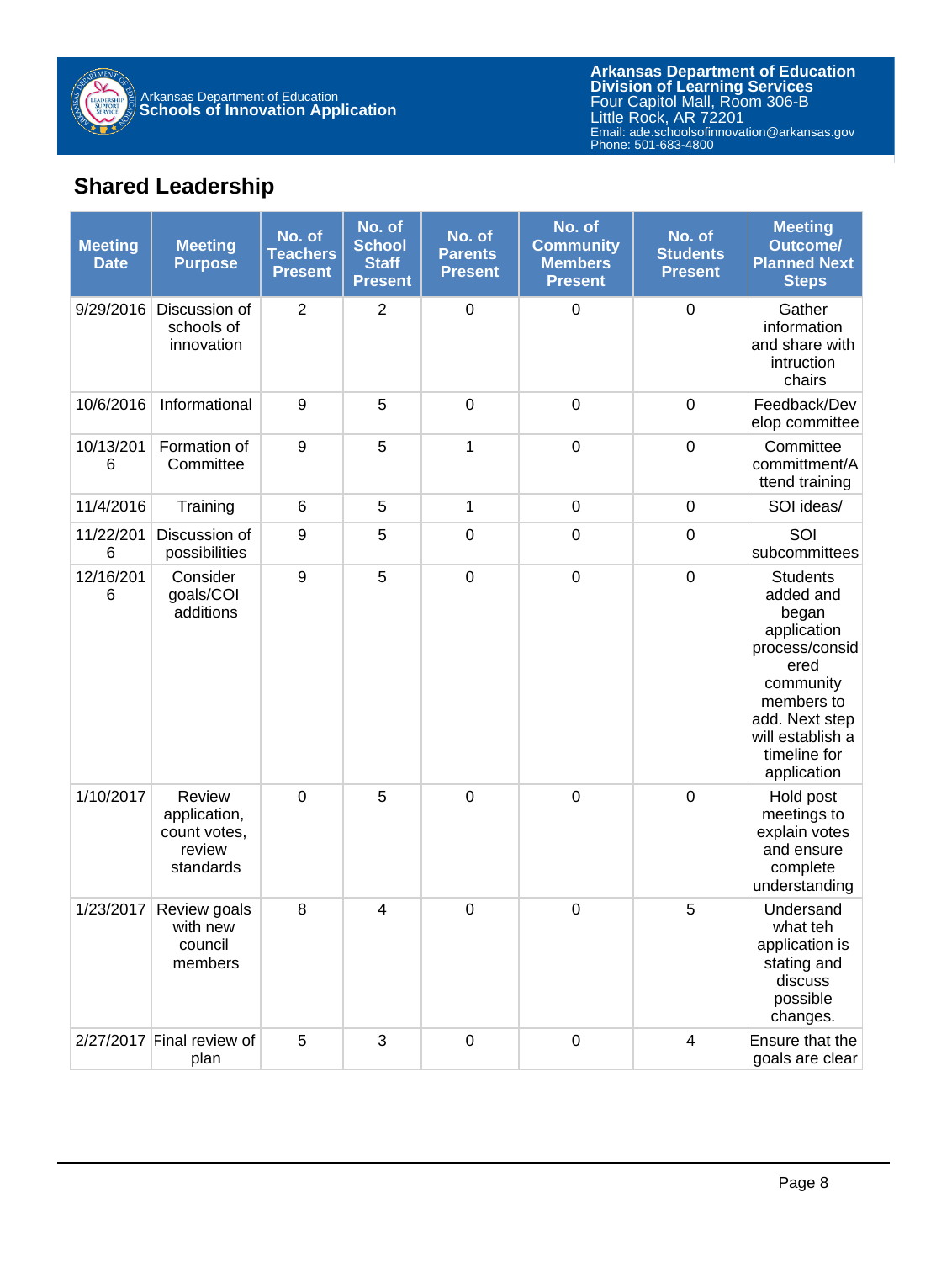

#### **Election Results**

| Number of certified and classified on staff:                            | 155 |
|-------------------------------------------------------------------------|-----|
| Number of staff who voted:                                              | 140 |
| Number of staff who voted for proposed Plan:                            | 135 |
| Number of staff who voted against the proposed plan:                    | 5   |
| Percentage of staff voting in favor of the proposed Plan of Innovation: | 87  |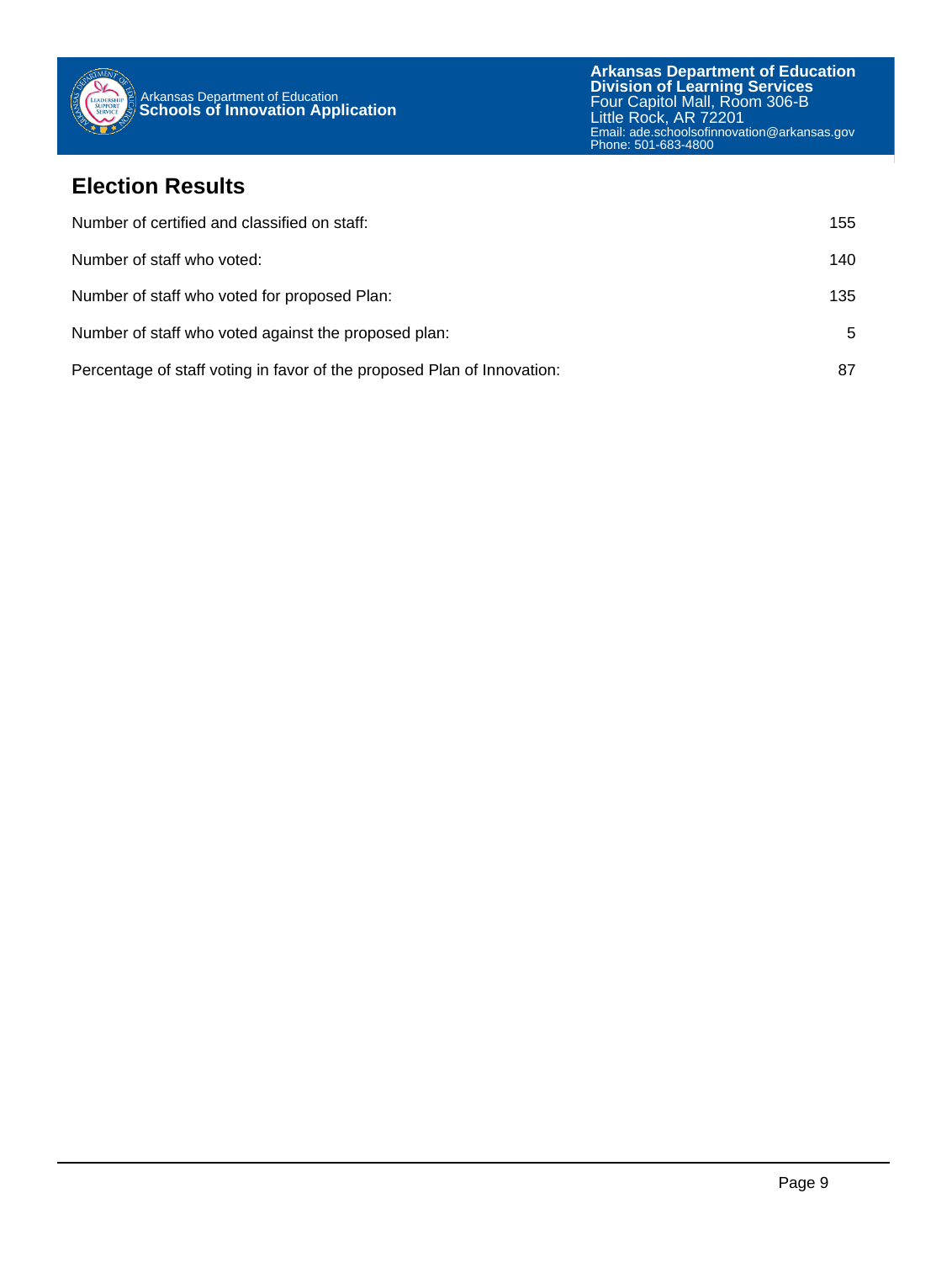

### **Professional Development Scope**

#### Professional Development Plan Part 1

| <b>Date</b> | <b>Audience</b>                                                                                      | <b>Purpose of the Session</b>                                                                                                |
|-------------|------------------------------------------------------------------------------------------------------|------------------------------------------------------------------------------------------------------------------------------|
| 4/15/2016   | Teachers, district leadership, and<br>building instructional leaders                                 | Visited Hunter's Lane in Nashville, TN<br>observed One lunch                                                                 |
| 8/9/2016    | Teachers, paraprofessionals,<br>instructional facilitators.<br>administrators, and media specialists | Staff meetings were held to discuss to<br>discuss possibilities and interests                                                |
| 10/10/2016  | Teacher and building level leadership                                                                | Visited Springdale High School to see<br>School of Innovation Plan - half-time                                               |
| 1/4/2017    | Teachers, paraprofessionals,<br>instructional facilitators,<br>administrators, and media specialists | Staff meetings were held to discuss to<br>discuss possibilities.                                                             |
| 1/5/2017    | Instructional leadership members -<br>teacher leaders and administrators                             | Meetings were held with Instructional<br>Chairs to discuss possibilities and develop<br>capacity.                            |
| 1/10/2017   | workers                                                                                              | Custodians, secretaries, and cafeteria To provide information about the process<br>and teh impact to the school and students |
| 5/16/2017   | Certified and classified staff and<br>student members                                                | Update participants on status of<br>application.                                                                             |

#### Professional Development Plan Part 2

| <b>Date</b> | <b>Audience</b>                                                                          | <b>Purpose of the Session</b>                                                                                                                |
|-------------|------------------------------------------------------------------------------------------|----------------------------------------------------------------------------------------------------------------------------------------------|
| 7/27/2017   | Custodians, secretaries, and cafeteria Discuss the implications of of seeking<br>workers | designation as a School of Innovation.                                                                                                       |
| 7/31/2017   | Administrators and instructional<br>leaders, and counselors                              | Discuss the schedules, credits, and any<br>approved waivers.                                                                                 |
| 8/9/2017    | Teachers and paraprofessionals                                                           | Explain the process. Understand teh<br>procedures for getting students to attend<br>sessions. Identifying students in need of<br>assistance. |
| 6/4/2017    | Administrators                                                                           | Book study for personalized learning - build<br>foundational knowledge to implement with<br><b>Personalized Learning</b>                     |
| 8/5/2018    | Teachers                                                                                 | Create knowledge for personalized<br>learning and identify ways to make<br>changes                                                           |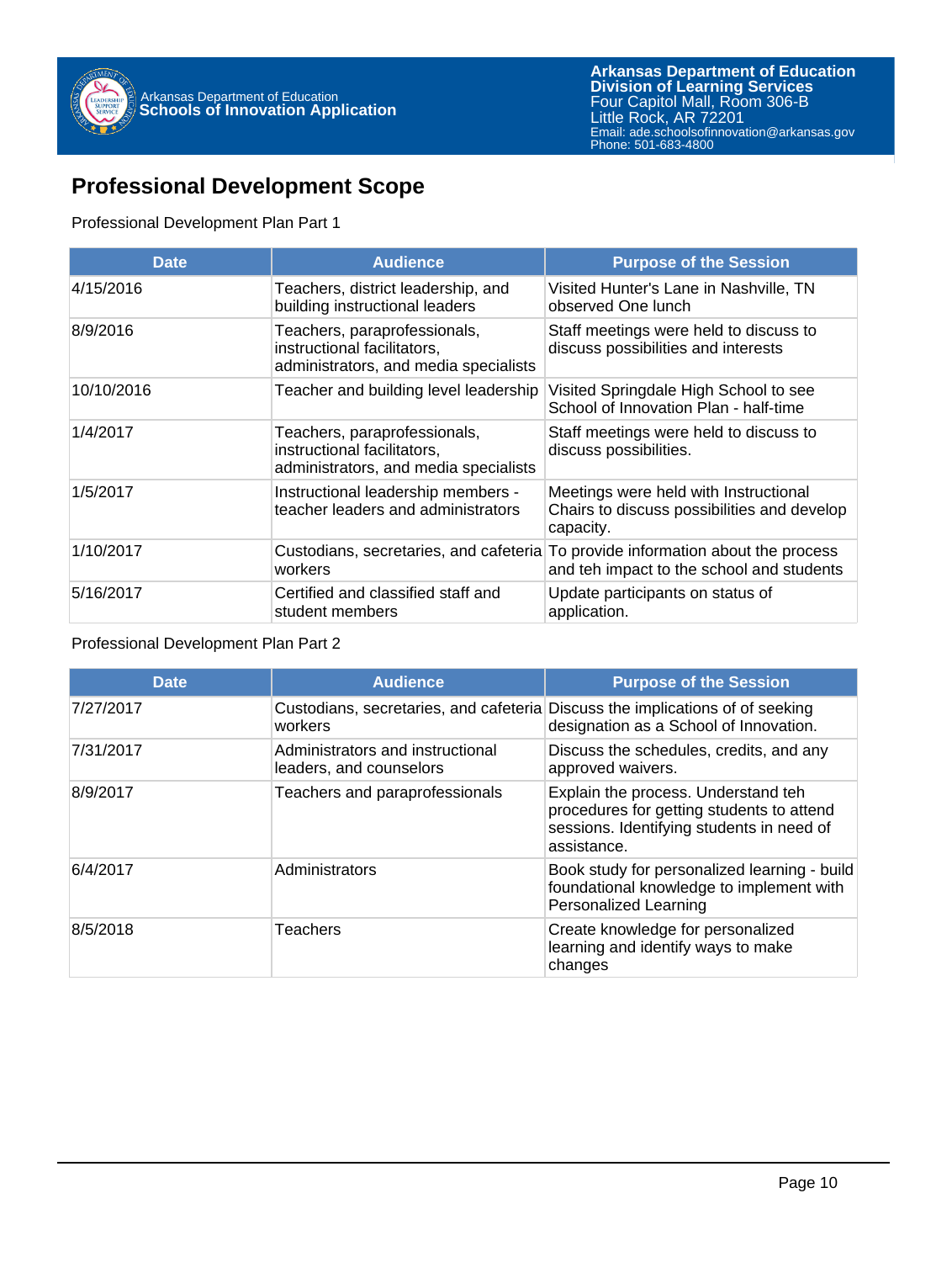#### School of Innovation Plan

Our School of Innovation Plan seeks to accomplish three main goals including reduced course failure, improved academic achievement, and an increase in our graduation rate. School of Innovation designation will provide Northside High School with the flexibility to create and implement a Response to Intervention component to our current daily instructional delivery. Huddle, the term we intend to use for our Response to Intervention, will provide additional time within the school day for teachers to create additional instructional opportunities for students not reaching proficiency on designated (essential) standards. Data from common formative assessments will provide teachers with the information needed to devise the instructional plan for this Huddle time. In addition, Huddle time will allow Advanced Placement students opportunities to attend additional study sessions focusing on specific learning targets required for achieving success on these end of course exams. Students in need of emotional support or academic counseling will have open access to school counselors. Students not needing additional instructional opportunities in core courses will have expanded learning opportunities by having the flexibility to choose from other learning and social options of interest to them. Clubs and other activities will be available to students who may not have access to them do to multiple before and after school extracurricular schedule conflicts. As a result of Huddle, these student will now have options that are currently not available to them. Huddle has the potential to provide Northside High School with multiple opportunities to actually reach all of our main goals by providing additional supports for students in danger of failing, thus improving academic achievement, which in turn will positively impact our graduation rate.